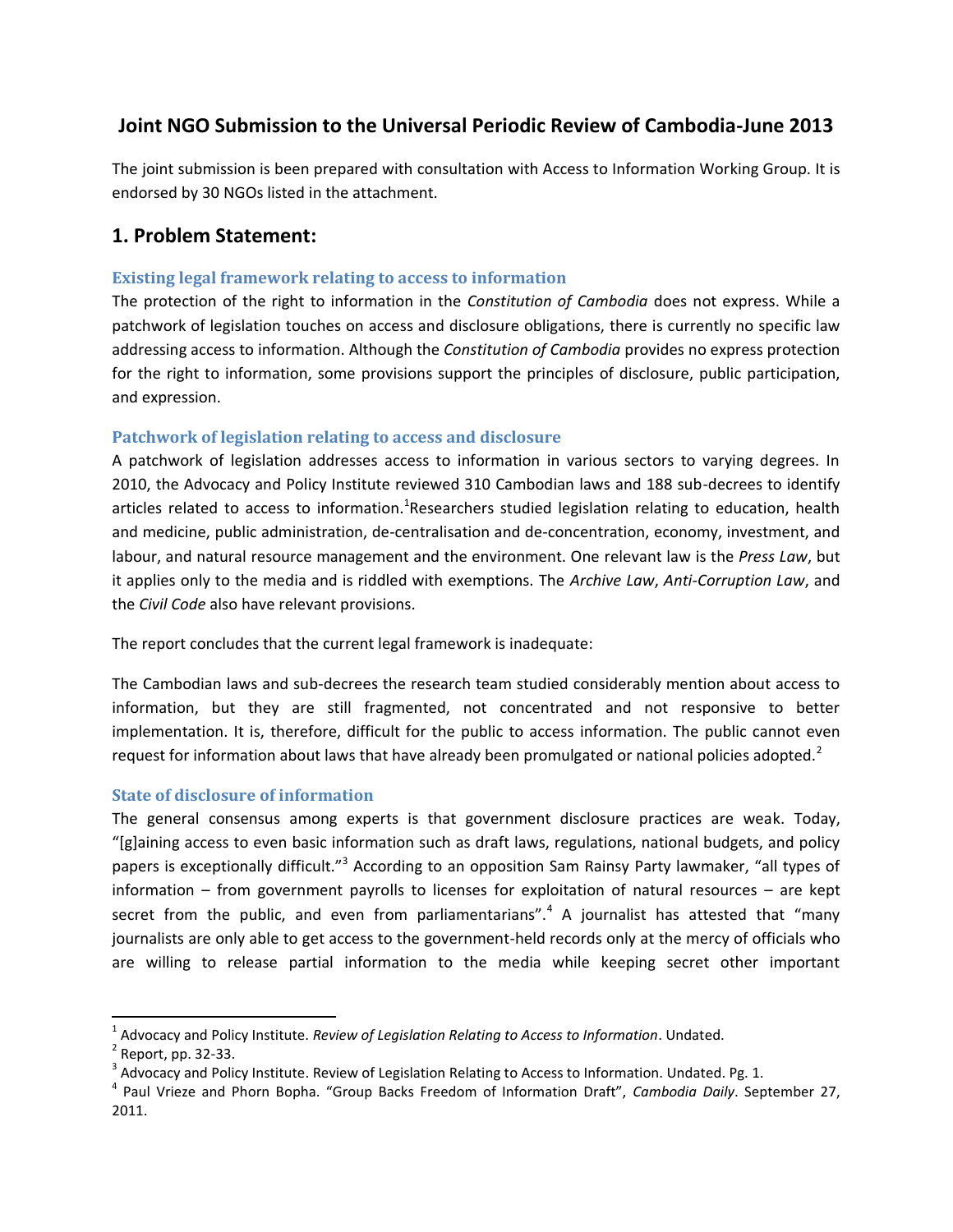information".<sup>5</sup> Citizens concerned with particular issues affecting their communities. For example, a commune council in Kompong Thom province notified community members they could not grow rice next year along the Tonle Sap River. The council said the government notified them without explanation<sup>6</sup>. According to Transparency International, Perception Index of 2012, Cambodia was 157 among 176 counties which places Cambodia one most of corrupted country in the world. The Anticorruption law's stipulation about punishment of those who give false information is an obstacle to the principle of whistleblowers protection. The NGO Access Initiative summarises, "In practice, the government keeps strict control over what is open to public scrutiny".<sup>7</sup>

Sectoral and issue-based consultations undertaken between 2010 and 2012 in the education, labour, health, decentralisation, and media sector, and with those involved in forestry and land concessions, fisheries, the extractive industries, and housing rights revealed the following barriers to access: $8$ 

- absence of clear procedures for requesting information;
- absence of information on where to request information/public body;
- absence of clear procedures for transferring information in public body;
- absence of staff available to provide requested information;
- discrimination (e.g. against minors, people with disabilities, illiterate Cambodians, journalists, people who are not part of the ruling party);
- requirement to pay a fee;
- requirement to state a reason for requesting information;
- requirement to present an official letter;
- requirement to leave ID card with the official;
- requirement to travel a long distance to request or receive information;
- delays in receiving information such that it may be out of date when it is received;
- refusal to provide information;

l

- provision of inaccurate or false information;
- absence of legal protection for journalists or whistleblowers.

Furthermore, a UNDP report on access to information summarises some of the problems related to government disclosure capacity:

[E]ven in those ministries and other public bodies that have some semblance of an A2I policy, specific rules, procedures, and regulations governing public information access are often confusing, vague or

<sup>5</sup> Moeun Chhean Nariddh. "All Parties Stand to Gain from Freedom of Information Law". Letter to the Editor, *The Cambodia Daily.* September 29, 2011.

 $<sup>6</sup>$  Introduction to Access to Information in Cambodia. August 2010. Pg.5.</sup>

<sup>7</sup> The Access Initiative Cambodia. *Cambodia Assessment Report: Access to Information, Public Participation, and Access to Justice*. December 2010. Pg. 25.

 $^8$  Advocacy and Policy Institute. Reports on consultative meetings. 2010-2012.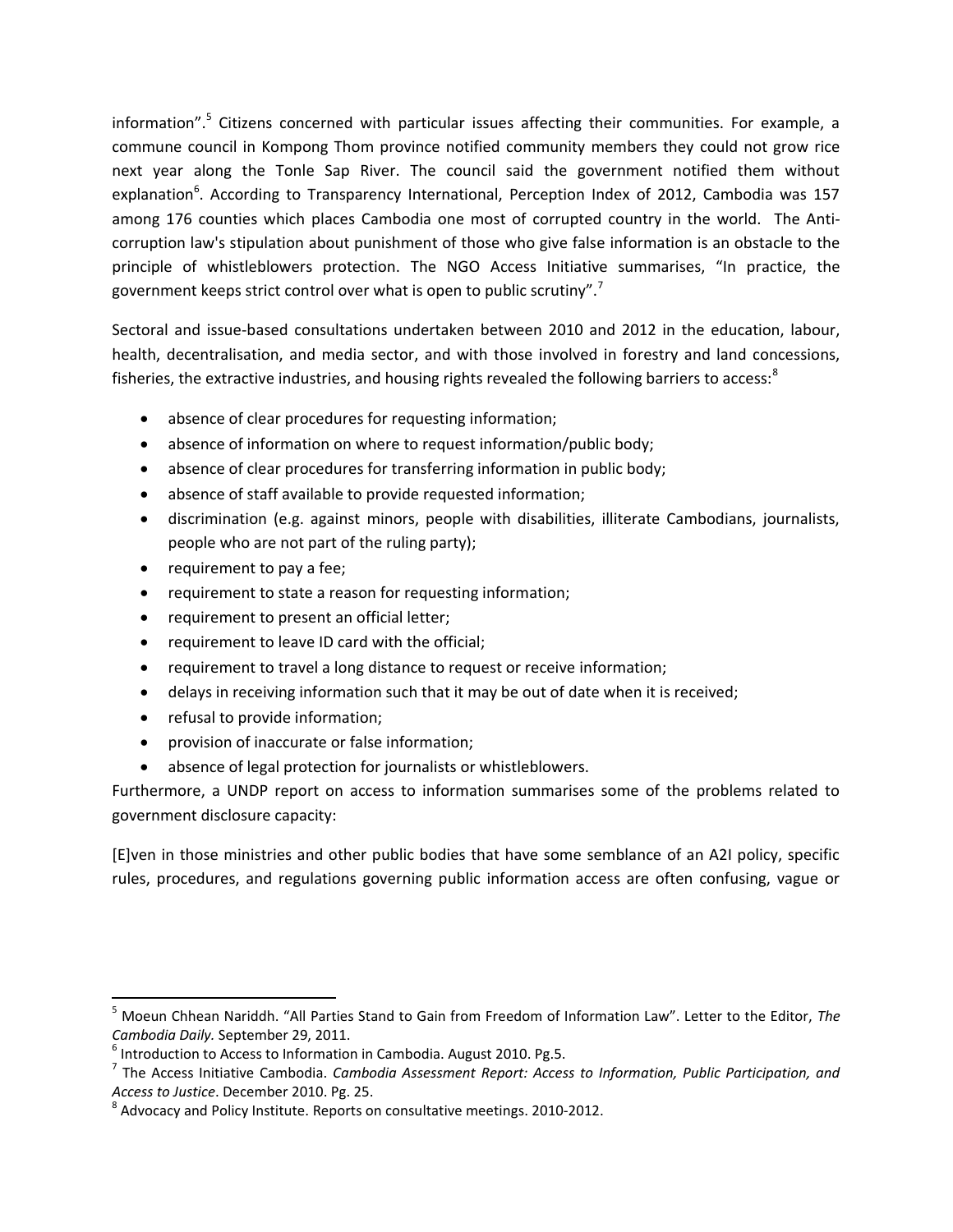even non-existent. And, even in cases where the policy procedures are clear, staffs often lack the knowledge, training, and motivation to effectively implement the policies.<sup>9</sup>

#### **Challenges to passing access to information legislation**

The Royal Government of Cambodia (RGC) committed to pass an international-standard Access to Information Law by the end of 2006. This task was assigned to Ministry of National Assembly and Senate Relations and Inspection (MONASRI). However, approaching the second half of 2007, the RCG agreed upon charging a committee with initiating the Access to Information Policy Paper/framework drafting process. While some progress had been observed in the Policy Framework development, there was no advancement towards its approval. To date, the RGC has still not passed a comprehensive access to information law. The proposed legislation introduced by the opposition Sam Rainsy Party (SRP) has not been passed. Some government officials and members of Parliament have shown support for access to information. However, this support has been scattered, and political will to act remains low.

### **Challenges in promoting openness and disclosure**

One challenge to the promotion of access to information is that Cambodia has not historically been an open society. A Cambodian legal scholar has described the roots of this culture of secrecy. A culture of openness makes serious abuses like torture or detention less likely to happen. Sub-National Officials are reluctant to openness and disclose information with reasons of leaking resource, limited capacity, and culture of secrecy, even the Sub-National legislation provisions declare definitely the roles and duties of the Sub-National officials to disclose public information $^{10}$ .

#### **Government capacity is low**

l

Government bodies tend neither to have set processes for responding to requests for information, nor sufficient staff capacity for doing so. Institutional capacity is weak and mechanisms for disclosure are lacking, so information is not easily accessible to the public.

The Advocacy and Policy Institute's research has found that commune councilors, for example, often lack capacity. Some are newly elected and have little experience. Others are older and have difficulty absorbing new skills or taking on new responsibilities. In addition, as a lowest sub-national body, the communes tend to have limited information management systems.

### **Government actors are reluctant to disclose information related to "sensitive" issues**

Research conducted by The Access Initiative found that the government was less likely to disclose information relating to issues it deemed politically sensitive: "those cases involving issues dealing with economic land concessions, mining projects, and garment factories often involve clashing economic

<sup>9</sup> **Raymond Leos.** *The Role of Access to Information in Promoting Democracy, Good Governance, and Development in Cambodia***. Undated. Pg. 28.**

<sup>10</sup> *Advocacy and Policy Institute. Access to Information Baseline Survey. November2011. Pg.31.*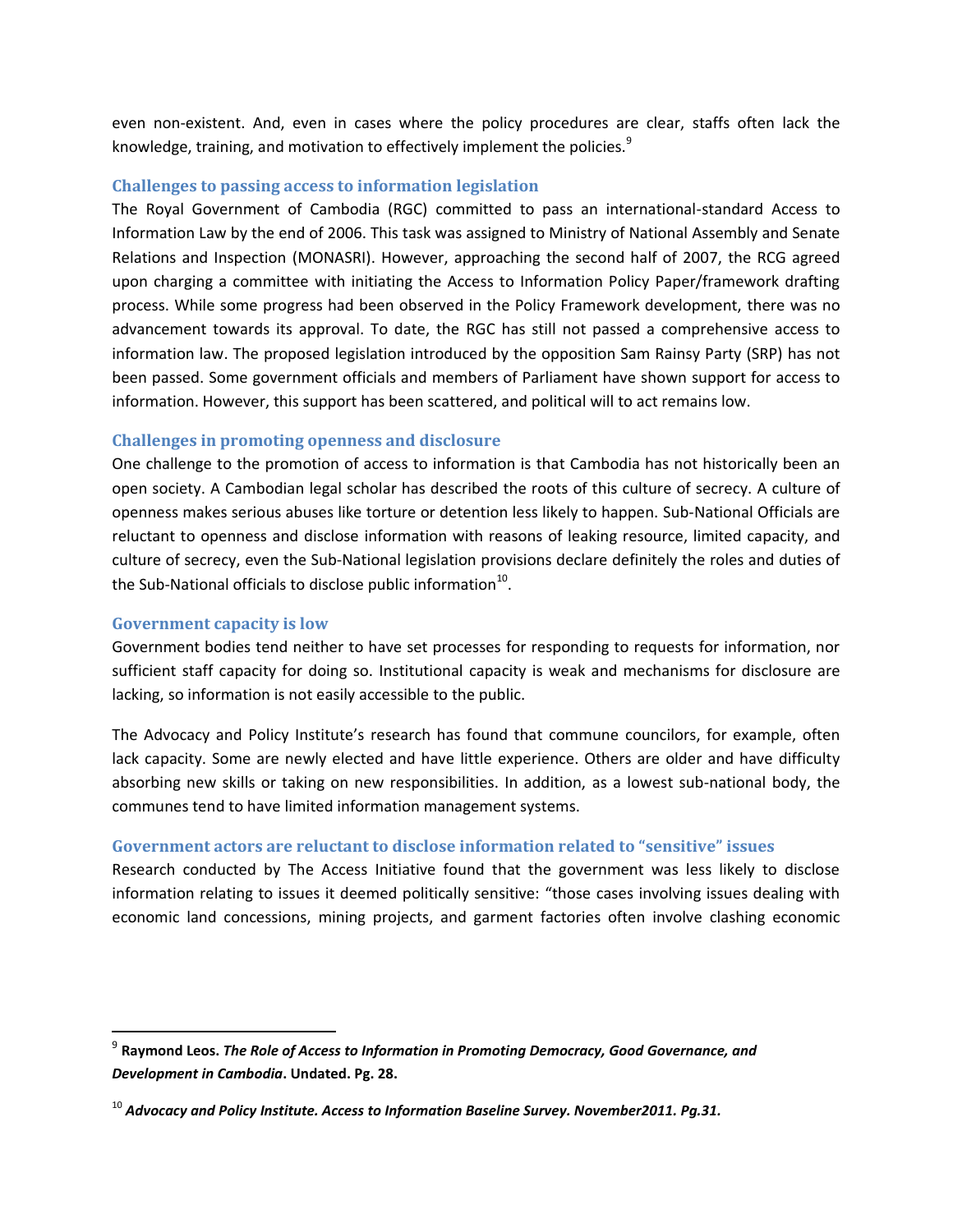interests, as well as power imbalances between parties (such as poor rural villagers, factory workers and wealthy/powerful economic interests). $^{11}$ 

## **Cambodian citizens have limited awareness of their right to access public information**

Cambodians' understanding citizens' rights generally is low. They have limited awareness of their right to access public information. For example, less than 20% of respondents to a 2011 Advocacy and Policy Institute survey agreed with the statement that "It is the obligation of the state to let the citizen know and receive information about what is going on around them".<sup>12</sup>

# **Cambodian citizens have limited capacity to demand access to information**

Specific issues such as high illiteracy rates in some communities and lack of knowledge of the Khmer language in minority communities limit individuals' ability to demand information.

In addition, the agricultural season "limits the preparedness and willingness of villagers to get engaged into information related activities to essential 'must do' actions only".<sup>13</sup>

# **2. Recommendations for government**

## **Pass access to information legislation**

The most powerful step the government can take is to pass an Access to Information Law. This law should reflect the nine principles advocated by the NGO Article 19, notably the principle of maximum disclosure to promote open government. The current proposed law is a good beginning, but it has to considered and revised to reflect the Cambodia context and the fundamental principles of the access to information. It is necessary that the government opens for engagement and meaningful consultation with civil society.

### **Enforce existing laws relating to information disclose**

Government must to strengthen existing laws and legislation relate to information disclose enforcement and implementation. It is important that government actors enhance its legal and the judiciary must act independently and impartially.

### **Develop a culture of openness**

 $\overline{\phantom{a}}$ 

Government actors at all levels must take steps to develop openness and disclose (disclosure information policy). They should work to disseminate information proactively and respond promptly to requests for information.

It is important that government actors disclose not just information relating to non-controversial administrative matters, but also information relating to issues it may deem to be politically sensitive such local resource management, environmental governance, and land use. They should cultivate the attitude that citizens are entitled to understand government actions and decisions that affect their lives.

<sup>11</sup> The Access Initiative Cambodia. *Cambodia Assessment Report: Access to Information, Public Participation, and Access to Justice*. December 2010. Pg. 5.

<sup>12</sup> Advocacy and Policy Institute. *Access to Information Baseline Survey*. November 2011.

<sup>13</sup> Advocacy and Policy Institute. *Commune Information Disclosure Pilot Project: Findings of the Project Evaluation*. December 2010. Pg. 23.